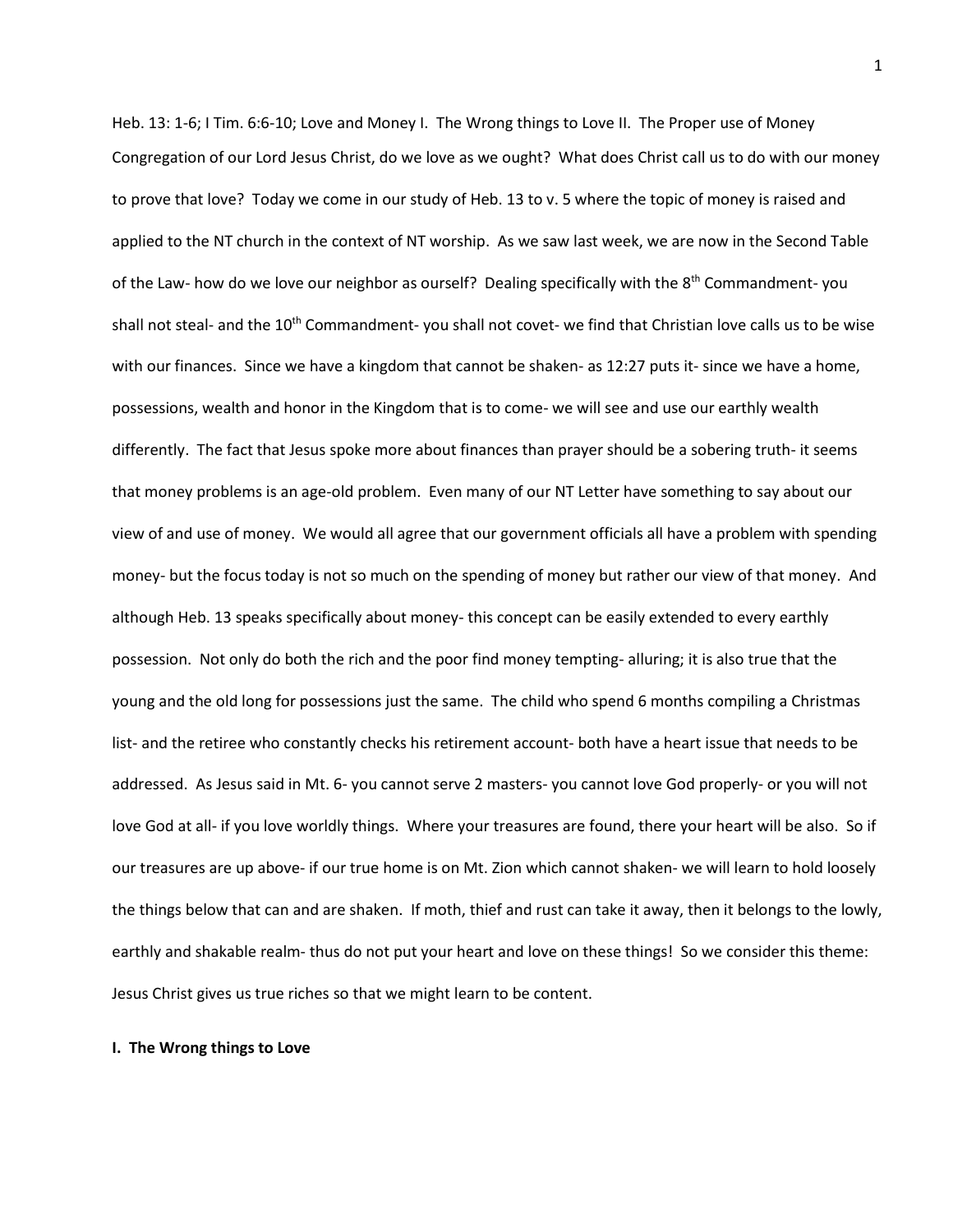In our first point we consider the opening of v. 5- keep your life free from the love of money. Everyone loves something- so what are the wrong things to love? The answer is- money and the things of this passing, fallen world. The writer of this book starts by exploring a path- a walk of life. Keep your conversation, your manner, your walk free from this worldly pursuit. I'm sure we all know people who are so enamored and consumed with money that it is all that they talk about. How are you socks doing- your 401K? Did you hear that I got a bonus or a raise? But not just money- the things that money can buy. Keep your life free from the love of earthly things. Although not about money specifically- there are many whose lives revolve around homes, cares, boats, motorcycles, and vacations. Now to be clear, we are not being told that any of these things are bad in themselves- but does their purchase, use and upkeep consume your life? Does your walk- your daily activities- display that you are living after this earthly and temporary way of life. Keep your life free from the love of money- free from covetousness. The word used hear in v. 5 should be very familiar- it is "A Philos" the root word for love- Phileo- we found last week. We are told to love the brotherhood- to be a lover of strangers. So yes- do love your neighbors! But do not love money- don't be a lover of silver and gold. The same word for covetousness is found in I Tim. 3:3 where overseers must not be lovers of money. The same word is used to describe the Pharisees in Luke 16- they were lovers of money- covetous! It is this kind of mindset that will display the mentality of people who live during the last days- they will be as II Tim. 3 sayslovers of self and lovers of money. So God's people must be on guard against the constant temptation towards coveting- craving what others have- wishing that what is theirs became yours. Desiring and pursuing what will not last! We must not stive for these passing things- because coveting leads to envy, anxiety and fear! Those who want will always want- always craving more- they will never have enough! These hate those who have what they want- and scheme in order to get it! The Love of money is the root of all kinds of evil. Those who love money are greedy for unjust gain- using others for their own ends- filled with worry- storing up wealth for themselves and pursuing treasures for this life. But Jesus makes it clear in Luke 16- you cannot serve two masters! So then, who is your master? What then do you love? Do you love money more than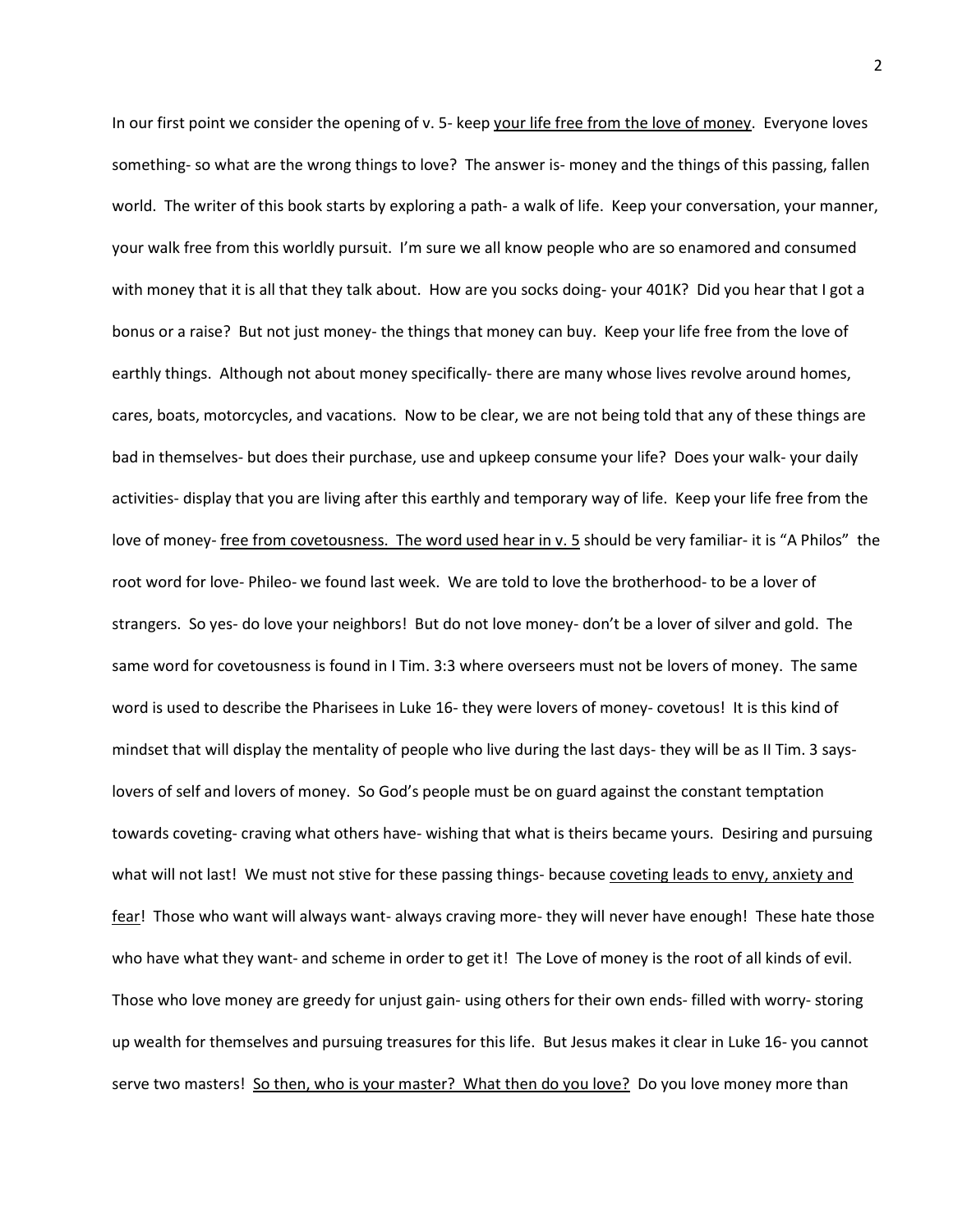God, His Word and His people? Do you crave silver and gold more than true life and riches above? Taking a step back- we remember where true riches are found and how temporary the things of this life are. Everything we hold with these hands is temporary, passing- and one day will be shaken and tried by fire. Your money, stocks, homes, cars- all will not endure forever. If you set your heart on what is passing- you will be building with material that will not stand the tend of time. Building your life on sand! It is foolish to love things- because these things cannot love you back- and they all will wear out and one day pass away! Is it not better to build with material that will last- to send our riches on ahead- to use earthly treasures for eternal good? Yes, to provide for your family, but also to help those who are in need- and so that the gospel might go forth to all lands? So then, do not love money, but rather love God and be content.

## **II. The Proper use of Money**

As we move into our second point, we find that money is to be both viewed and used properly. First of all, we must view money properly. It is a gift from God- given for a specific purpose- to bless others. Money is not God- therefore it must not be loved! We are to love God first and foremost- with all our heart, soul mind and strength. And secondly, we are to love our fellow man- love our neighbor as ourselves! So money is not God and money is not my neighbor! But God is the one who has given us this money. As James says, every good and perfect gift comes from above- from the Father of lights. It is He who gives and He who takes away. Whatever we have is from Him- we are but stewards. We are called to be faithful as servants in the house- to use the gifts He has given us for the purposes of His design. God gives us extra- so that we might help those in need. And when we are in need, God meets our needs through the extra He has given to others. In that way there is equality in the church as II Cor. 8 puts it. So the money we have- the possessions we receive are not eternally ours nor are they something that fully merit. Everything belongs to our God- and He bestows them on man as He chooses. So we must view our money properly- as a Gift from God. So we keep money in its proper place- a passing thing. This greatly helps us- teaches us to be satisfied. Instead of loving money and always striving for more, we are content and thankful! Money must be kept in its proper place- that is what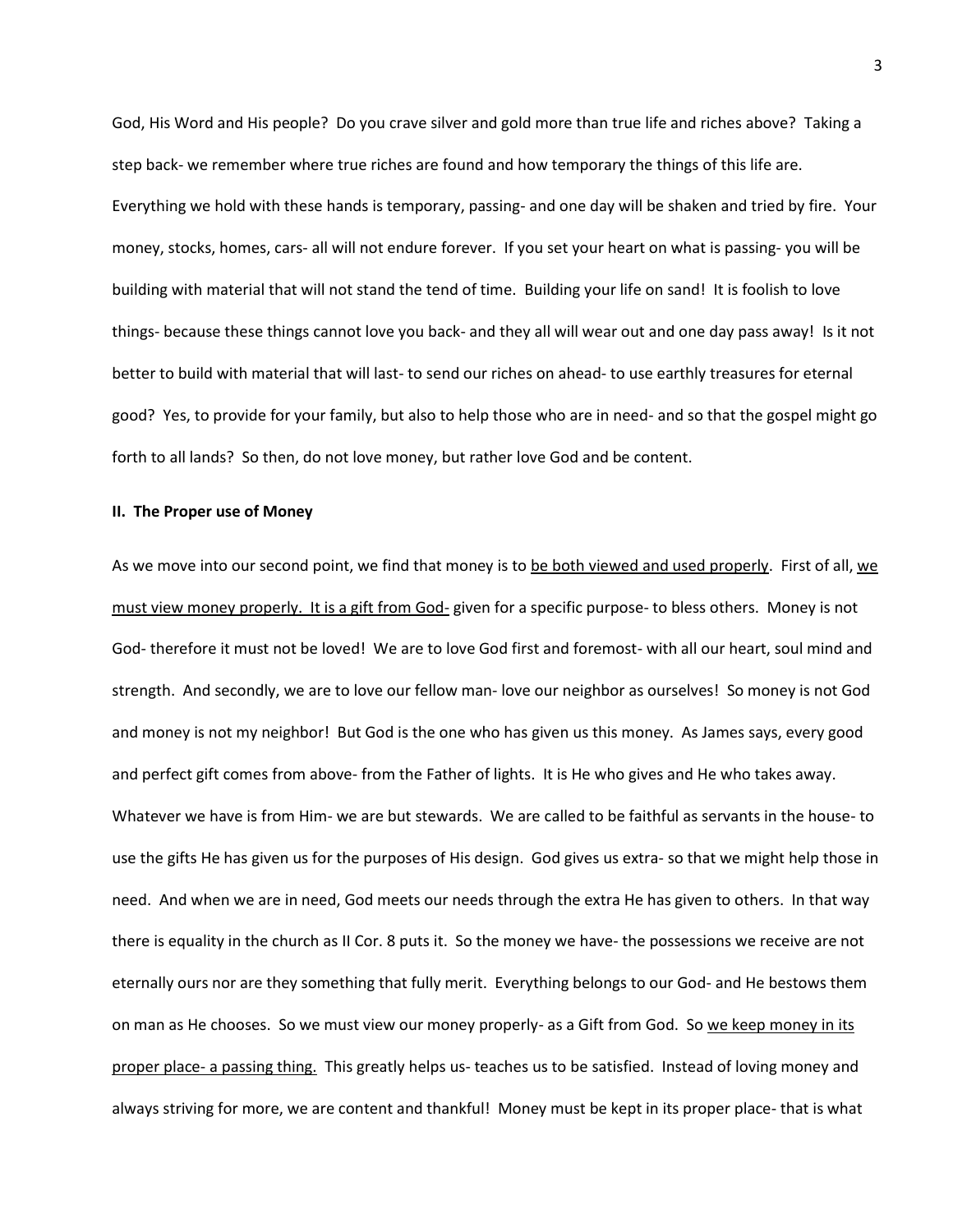breeds contentment. As we read from I Tim. 6- godliness with contentment is great gain. If money is but a tool from God- to be used to serve God and bless fellow man- when we see finances in this light, we will start to become content. Now contentment in v. 5 is the word- "arkeo" and it means to have a settled heart- to be steadfast and satisfied- knowing that what you have is sufficient and your heart is at rest! Give me neither poverty nor riches Proverbs says. Be content with what you have- or as Jesus said to the soldiers in Luke 3- be content with your wages. Or as I Tim. 6:8 says- if you have food and clothing, with these be content. Contentment knows when it has been blessed- seeing that our needs are filled we say in our heart- that is enough. Content people are not only happy and satisfied- they learn to be at peace with what they have. Even Paul could learn to be content in every situation as he said in Phil. 4. With either prosperity and plentyor want and need. He knew that God would provide for His needs as long as he had work to do hear below. Contentment has learned the lesson of Mt. 6- if God has provided for the birds and the flowers- if He has already given us Jesus His Son- will He not also give us our daily bread. Contentment says- I do not need more-I have enough. Amassing worldly things will not be the goal of my life- I have what is sufficient. Contentment is built on faith- I trust the One in whose hands I reside! As v. 5 concludes- when God promises that He will never leave us- never forsake us- then we can and will be content! He will never, no never, no never forsake! So the grounds for contentment is that God has become our loving Father through Jesus Christ our Lord! The grounds for contentment are the promises of God- both His promised presence and the promise of provision! He will never leave us- and He will never forsake us! If the LORD is my helper, I shall not be in want! He will not abandon us- He will surely give us what we need and work for our good all things. If we trust that God is sovereign- that He is good- that He loves us through Jesus Christ- than I can and will be content in whatever state my bank account may be.

But there is yet one more consequence- if we do not love money- if we see money as a gift from God to be used at God's digression- then we will not hold on to what we should give. The third mark of a godly life is generosity. As Luke 12:33 says, sell your possessions and give to the needy. As we saw last week, we are